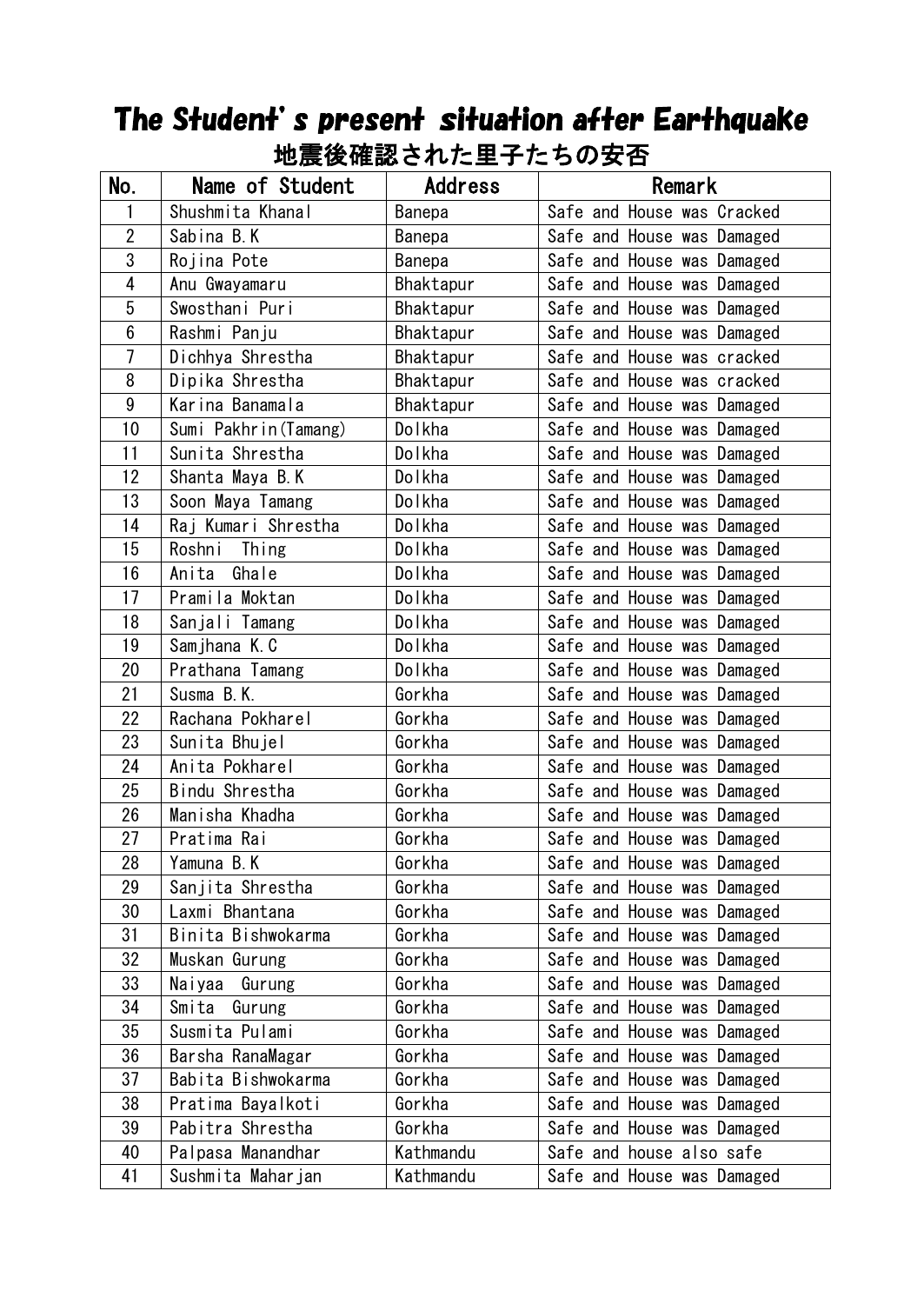| 42 | Malisha Maharjan   | Kathmandu | Safe and house also safe   |
|----|--------------------|-----------|----------------------------|
| 43 | Rabina Phuyal      | Kathmandu | Safe and House was Damaged |
| 44 | Gyanu Sapkota      | Kathmandu | Safe and House was Damaged |
| 45 | Adhisa Shrestha    | Kathmandu | Safe and house also safe   |
| 46 | Deepika Shahi      | Kathmandu | Safe and house also safe   |
| 47 | Sugina Baidya      | Kathmandu | Safe and house also safe   |
| 48 | Niruta Shahi       | Kathmandu | Safe and house also safe   |
| 49 | Alisha Karki       | Kathmandu | Safe and house also safe   |
| 50 | Bhawana Phuyal     | Kathmandu | Safe and house also safe   |
| 51 | Diya Tiwari        | Kathmandu | Safe and House was Damaged |
| 52 | Astha Thing        | Kathmandu | Safe and house also safe   |
| 53 | Bhabani Ghimire    | Kathmandu | Safe and House was cracked |
| 54 | Sumina Ghale       | Kathmandu | Safe and House was Damaged |
| 55 | Urmila Ghale       | Kathmandu | Safe and House was Damaged |
| 56 | Sarita Tamang      | Kathmandu | Safe and House was Damaged |
| 57 | Bini<br>Sharma     | Kathmandu | Safe and house also safe   |
| 58 | Sabita Maharjan    | Kathmandu | Safe and house also safe   |
| 59 | Sima Shrestha      | Kathmandu | Safe and house also safe   |
| 60 | Sital Ghale        | Kathmandu | Safe and House was Damaged |
| 61 | Bina Tamang Lama   | Kathmandu | Safe and House was Damaged |
| 62 | Mina Rai           | Kathmandu | Safe and House was Damaged |
| 63 | Rejeena Bhandari   | Kathmandu | Safe and House was Damaged |
| 64 | Berina Shrestha    | Kathmandu | Safe and house also safe   |
| 65 | Aaishna Maharjan   | Kathmandu | Safe and house also safe   |
| 66 | Kamala Khan        | Kathmandu | Safe and house also safe   |
| 67 | Nilisha Maharjan   | Kathmandu | Safe and house also safe   |
| 68 | Binita Upreti      | Kathmandu | Safe and house also safe   |
| 69 | Pinky Paswan       | Kathmandu | Safe and house also safe   |
| 70 | Guddu Paswan       | Kathmandu | Safe and house also safe   |
| 71 | Riya Tamang        | Kathmandu | Safe and house also safe   |
| 72 | Khusbu Aryal       | Kathmandu | Safe and House was Damaged |
| 73 | Sumitra Adhikari   | Kathmandu | Safe and House was Damaged |
| 74 | Alisha Karmacharya | Kathmandu | Safe and house also safe   |
| 75 | Chandani shrestha  | Kathmandu | Safe and House was Damaged |
| 76 | Sushmita Gurung    | Kathmandu | Safe and house also safe   |
| 77 | Anuja Wosti        | Kathmandu | Safe and house also safe   |
| 78 | Suneeta Shrestha   | Kathmandu | Safe and house also safe   |
| 79 | Binita Maharjan    | Kathmandu | Safe and house also safe   |
| 80 | Sangeeta Maharjan  | Kathmandu | Safe and house also safe   |
| 81 | Ramita Maharjan    | Kathmandu | Safe and house also safe   |
| 82 | Shanti Tamang      | Kathmandu | Safe and house also safe   |
| 83 | Anchali Lama       | Kathmandu | Safe and House was Damaged |
| 84 | Pashi Sherpa       | Kathmandu | Safe and house also safe   |
| 85 | Bhagwati Pathak    | Kathmandu | Safe and house also safe   |
| 86 | Riya Pathak        | Kathmandu | Safe and house also safe   |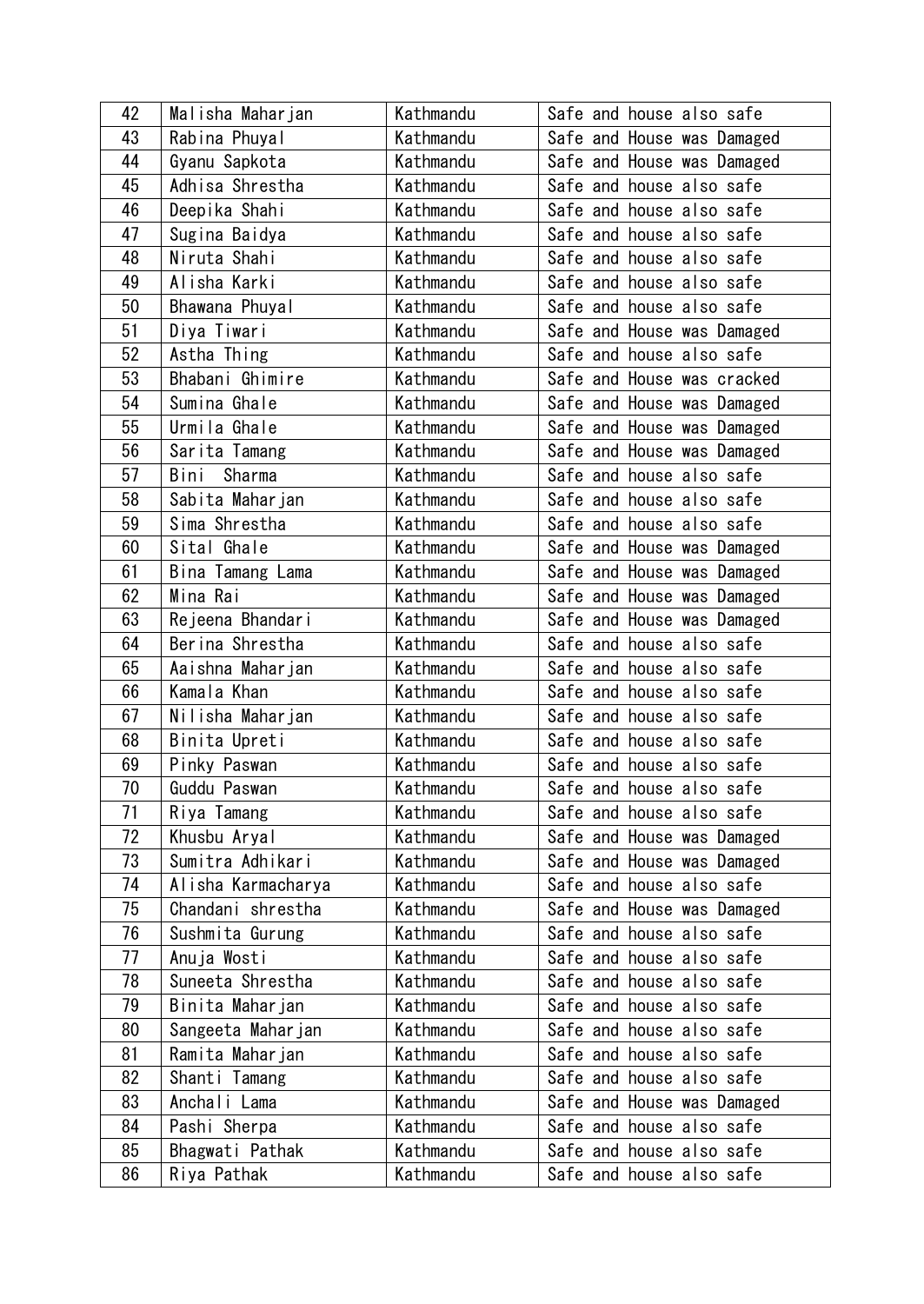| 87  | Alina Shrestha       | Kathmandu | Safe and House was cracked  |
|-----|----------------------|-----------|-----------------------------|
| 88  | Anita Manandhar      | Kathmandu | Safe and house also safe    |
| 89  | Sujina Bajracharya   | Kathmandu | Safe and house also safe    |
| 90  | Hishila Bajracharya  | Kathmandu | Safe and house also safe    |
| 91  | Manika Maharjan      | Kathmandu | Safe and house also safe    |
| 92  | Shristi Rajbhandari  | Kathmandu | Safe and House was cracked  |
| 93  | Suveksha Rai         | Lalitpur  | Safe and House was cracked  |
| 94  | Swastika Mali        | Lalitpur  | Safe and House was Damaged  |
| 95  | Rosy Khatiwada       | Lalitpur  | Safe and house also safe    |
| 96  | Karuna Acharya       | Lalitpur  | Safe and House was Damaged  |
| 97  | Riya Khatiwada       | Lalitpur  | Safe and house also safe    |
| 98  | Nijala Malakar       | Lalitpur  | Safe and house also safe    |
| 99  | Dina Maharjan        | Lalitpur  | Safe and House was cracked  |
| 100 | Soni Maharjan        | Lalitpur  | Safe and house also safe    |
| 101 | Nikee Maharjan       | Lalitpur  | Safe and house also safe    |
| 102 | Shova Tamang         | Lamjung   | Safe and House was Damaged  |
| 103 | Tara Majakoti        | Lamjung   | Safe and House was Damaged  |
| 104 | Purnakala Basnet     | Lamjung   | Safe and House was Damaged  |
| 105 | Nisha Pariyar        | Lamjung   | Safe and House was Damaged  |
| 106 | Manisha Priyar       | Lamjung   | Safe and House was Damaged  |
| 107 | Kabita Pawar         | Ramechap  | Safe and House was Damaged  |
| 108 | Mendo Tamang         | Ramechap  | Safe and House was Damaged  |
| 109 | Kalpana Karki        | Ramechap  | Safe and House was Damaged  |
| 110 | Rita Biswokarma      | Ramechap  | Safe and House was Damaged  |
| 111 | Samjhana Tamang      | Ramechap  | Safe and House was Damaged  |
| 112 | Sarmila Thapamagar   | Ramechap  | Safe and House was Damaged  |
| 113 | Ganga Tamang         | Ramechap  | Safe and House was Damaged  |
| 114 | Jamuna Tamang        | Ramechap  | Safe and House was Damaged  |
| 115 | Renuka Khadka        | Ramechap  | Safe and House was Damaged  |
| 116 | Kumari Tamang        | Ramechap  | Safe and House was Damaged  |
| 117 | Buddha Laxmi Shahi   | Sankhu    | Safe and House was Damaged  |
| 118 | Archana Shrestha     | Sankhu    | Safe and House was Damaged  |
| 119 | Sabina Nepali        | Sankhu    | Safe and House was Damaged  |
| 120 | Sanju Nepali         | Sankhu    | Safe and House was Damaged  |
| 121 | Shanti Dangal        | Sankhu    | Safe and House was Damaged  |
| 122 | Babita Nepali        | Sankhu    | Safe and House was Damaged  |
| 123 | Rashmi Prajapati     | Sankhu    | Death and House was Damaged |
| 124 | Ranju Thing          | Sankhu    | Safe and House was Damaged  |
| 125 | Sabrina Putuwar      | Sankhu    | Safe and House was Damaged  |
| 126 | Satya Laxmi Shrestha | Sankhu    | Safe and House was Damaged  |
| 127 | Mira Shrestha        | Sankhu    | Safe and House was Damaged  |
| 128 | Anita Shrestha       | Sankhu    | Safe and House was Damaged  |
| 129 | Chanda Shrestha      | Sankhu    | Safe and House was Damaged  |
| 130 | Laxmi Shrestha       | Sankhu    | Safe and House was Damaged  |
| 131 | Vijaya Shrestha      | Sankhu    | Safe and House was Damaged  |